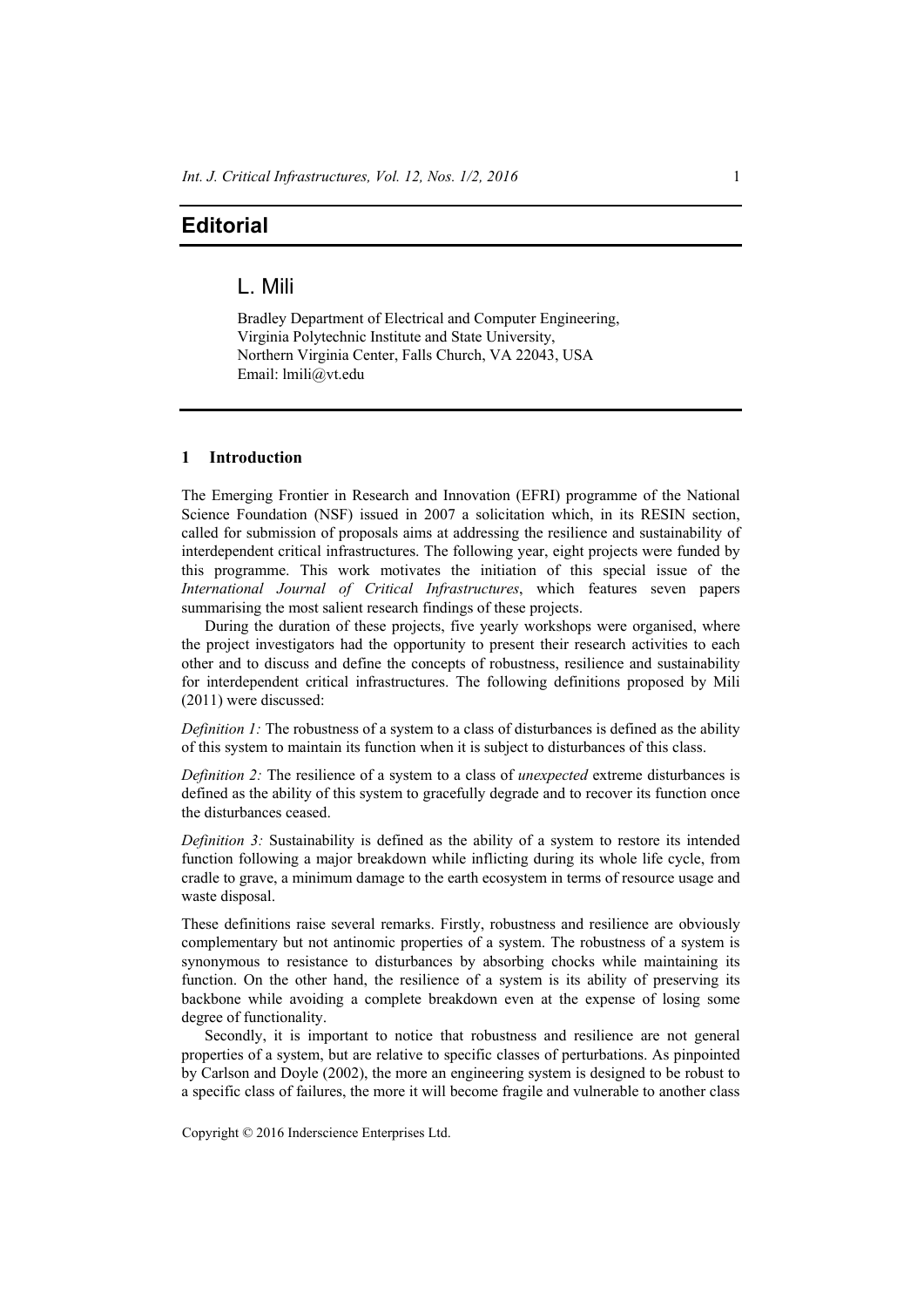#### 2 *L. Mili*

of failures. Hence, robustness comes intertwined with fragility. The example that they give to illustrate this duality is enlightening. They stress that the control systems of a modern airplane are made of an intricate hierarchical network of thousands of computerised feedback loops that provide high robustness to a variety of environmental perturbations, but by the same token, expose the aircraft to dangerous vulnerabilities to major power failures. This duality, robustness/fragility, also apply to critical infrastructures, including electric power systems. For instance, a bug in the software programme carrying out a key monitoring function or a vital control scheme can play havoc with the normal operation of these infrastructures. See for instance, the 2003 US-Canada Northeast blackout or the more recent deadly Metrorail collision in Washington DC that occurred in 2009. In the former event, the origin of the blackout can be traced back to a topology error in the database of the state estimator (US-Canada Power System Outage Task Force, 2004) while in the latter event, the accident was due to errors in the software programmes that automatically drive the Metrorail trains and control its emergency stop mechanism. Similarly, a system that is resilient to a certain type of failure may be fragile to another one.

The third remark is that robustness is a predefined characteristic of a system, embedded in its original blueprint envisioned by the designer or the planner whereas resilience is an emergent property of distributed agents that control a system of weakly coupled modules. Let us elaborate on this point. As resistance to disturbances, robustness requires strong coupling between the various components of the system. It is usually achieved either via an enhancement of the redundancy in the system by providing multiple paths to the input/output relationships or via conventional feedforward or feedback loops that have well defined responses to perturbations. By contrast, resilience requires flexibility, agility and adaptability to a changing environment that has not been envisioned during the design process. In other words, the control actions are to be specific to each situation that is new and unique. This is possible only if the controllers are agents endowed with a certain degree of self-learning, self-innovating and self-improvising abilities to generate novel actions called for by unexpected events whose occurrences come as a surprise.

#### **2 The contents of the special issue**

The first paper authored by Nguyen, Cai, Ouyan and Housh takes a complex system viewpoint to provide a unified definition of the concepts of interdependency, resiliency, and sustainability and proposes a mathematical framework to quantify them as system of systems. These concepts are demonstrated in a case study using a biofuel model.

The second paper authored by Chen and Mili applies a sequential Monte Carlo simulation approach to find the optimal placement and sizing of microgrids in composite reliability of a deregulated power system while accounting for the optimal coordination between renewable energy conversion, energy storage, and micro-turbine generation within microgrids. It is shown that microgrids contribute to the improvement of both the reliability and the resilience of a power system.

The third paper authored by Urken investigates the use of error-resilient data fusion systems based on multi-agent technologies and voting schemes to control in a coordinated manner a collection of microgrids connected to the feeders of a power